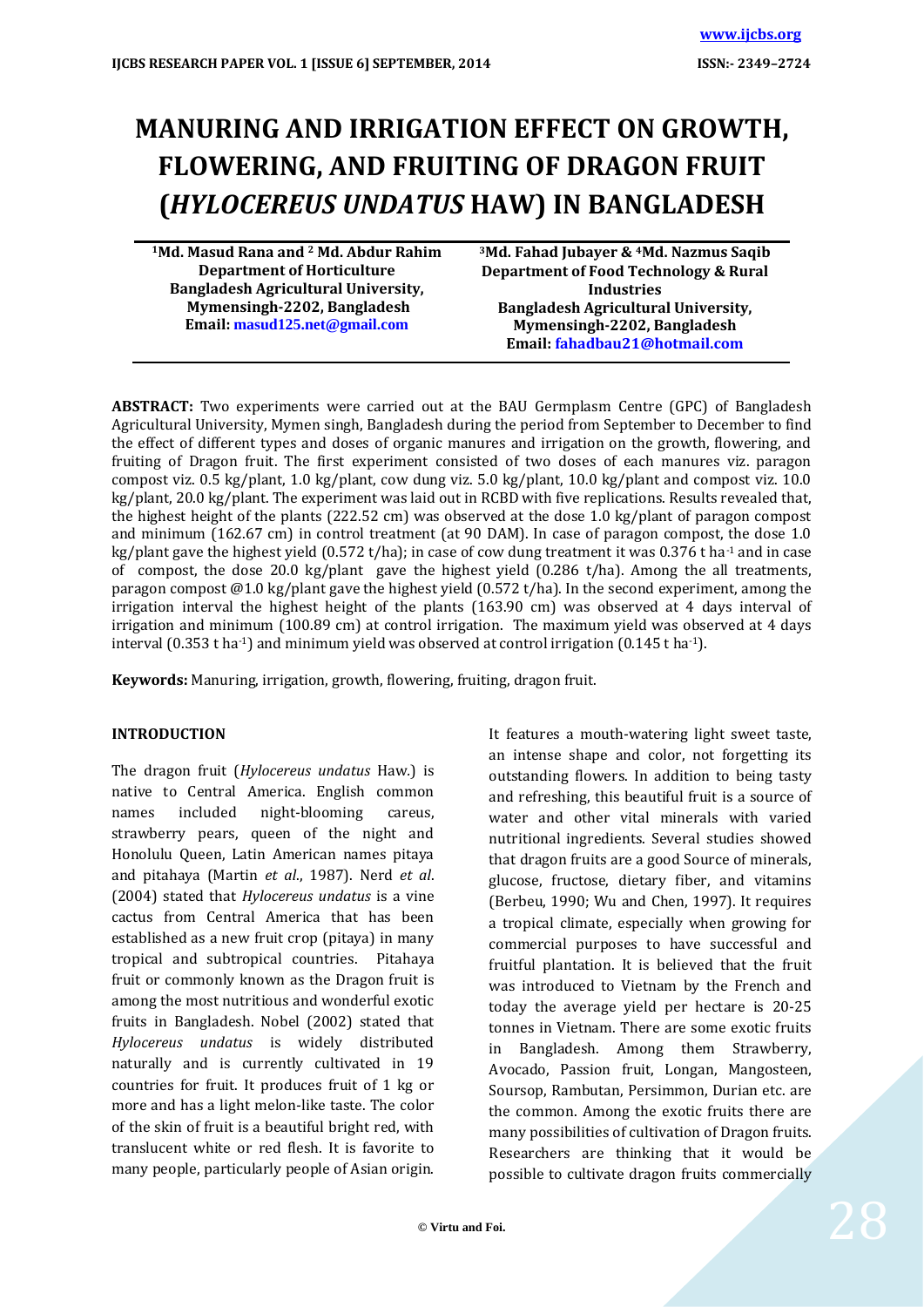in Bangladesh. Dragon fruit requires a warm climate thus prospers well in semi-arid areas (Feng-Ru and Chum-Rubey, 1997a; 1997b). Planting the fruit has very high prospects since it's industrially used in juices, making wine and flavorings, not forgetting its medicinal value which a lot of people have grown to trust. Replacing chemical fertilizers by application of organic manure reduced the factors responsible for environmental pollution and also minimizes organic waste. Organic manure supply considerable amount of nutrients necessary for growth and development of plant. Organic manure reduces soil erosion and supply more than one nutrient at a time. It is well known that organic manure and irrigation improve the soil properties through improved physiochemical and biological condition of the soil (Pushpakumar *et al.*, 2005). No research about organic manuring and irrigation has yet been reported on Dragon Fruit in Bangladesh. Therefore, the present experiment was carried out to ascertain the yield of fruits per unit area of land, to select the balance dose of organic manure, and to identify the suitable interval of irrigation for better production of Dragon fruit.

## **MATERIALS AND METHODS**

The experiment was conducted at the BAU Germplasm Centre of Bangladesh Agricultural University, Mymen singh, Bangladesh during the period from September to December. The experimental area was situated in the subtropical zone, characterized by heavy rainfall during Kharif season (April to September) and scanty in Rabi season (October to March). Rabi season is characterized by plenty of sunshine. Information regarding average monthly maximum and minimum temperature, rainfall and relative humidity, soil temperature as recorded by the Weather Yard, Department of Irrigation and Water Management, Bangladesh Agricultural University, Mymen singh, Bangladesh during the period of study. The soil of the experimental area is sandy loam type and belongs to the Old Brahmaputra Flood Plain Alluvial Tract (UNDP, 1988). The experimental site was a medium high land and the pH of the soil was 6.7. The experiment was done in Dragon fruit plants. The plants were established by cuttings and planted in August in previous

year of experiment. The experiment was designed to study the effect of different types of organic manure and irrigation on growth, flowering and fruiting of dragon fruit. The first experiment consisted of three organic manures viz. Paragon super compost, cow dung, and Compost. The experiment was laid out in randomized complete block design (RCBD) with five replications. The first experiment consisted of different doses of paragon compost at 0.5 kg/plant and 1.0 kg/plant; cow dung at 5.0 kg/plant and 10.0 kg/plant and compost at 10.0 kg/plant and 20.0 kg/plant. The second experiment consisted of different interval of irrigation, viz. 2, 4, 6, 8 days interval. Data were recorded on different plant characters like plant height, number of flowers per plant, fruit length, breadth of fruit, number of fruits per plant, individual fruit weight, total soluble solid, and yield. Collected data were statistically analyzed for evaluation of the effect on different treatments. (Gomez and Gomez, 1984)

#### **RESULTS AND DISCUSSION**

## **Effects of Manuring**

Manuring exhibited significant influence on almost all the characteristics studied except thickness of skin (Table 1). Among the organic manures treatments the highest plant height (222.52 cm) was obtained from the dose of 1.0 kg/plant of paragon compost at 90 DAM. Between the doses of cow dung, the higher plant height (194.39 cm) was obtained from the dose of 10.0kg/plant at 90 DAM. On the other hand between compost treatments, the dose 20.0 kg/plant showed the better result (201.24 cm) and the lowest plant height was recorded from the control treatment (162.66 cm). The highest number of flowers per plant was found at the dose of 1.0 kg/plant (3.0/plant) followed by 0.5 kg/plant of paragon super compost. In the cow dung treatments, higher number of flowers per plant was found at the dose of 10.0 kg/plant (1.80/plant). Again highest flowers were found at the dose 20 kg/plant (1.80/plant) in the compost treatments. In the control treatment gave the lowest number of flowers (1.40). The highest fruit length (9.89 cm) was obtained from the dose of 1.0 kg/plant of paragon compost and the lowest fruit length (7.15 cm) was obtained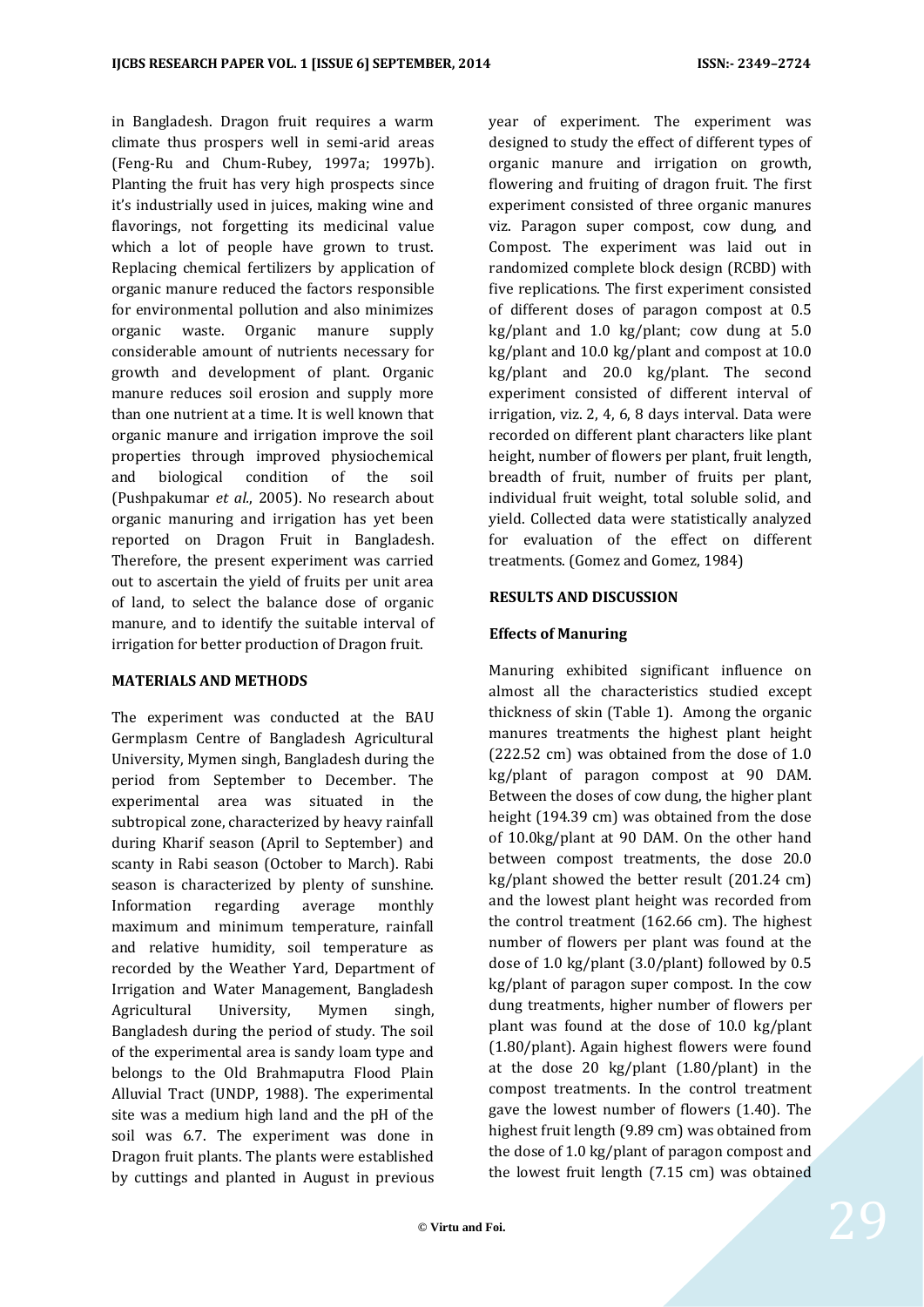from the control treatment. The highest fruit breadth (8.98 cm) was obtained from the dose of 1.0 kg/plant of paragon compost and the lowest fruit length (6.30 cm) was obtained from the control treatment. There was a significant effect of different organic manures on total soluble solid .The highest total soluble solid (26.72) was recorded at the dose of 1.0 kg/plant of paragon compost and the lowest total soluble solid (21.94) was obtained from the control treatment. The number of flowers per plant differs on the application of different organic matters. In case of paragon treatments the highest number of fruits set per plant (2.60) was recorded at the dose 1.0 kg/plant. In the cow dung treatments 1.80 fruits/plant were found at the dose 10.0 kg/plant. In the compost treatments, maximum fruit set per plant was 1.40 in the both dose. From the experiment it was observed that number of fruits set per plant was highest in the paragon compost (1.0 kg/plant) and the lowest was recorded from the control.

# **Table 1. Effects of organic manuring on. Plant height, no. of flowers/plant, fruit length, fruit breadth TSS, No. of fruits/plant individual fruit weight, thickness of pulp, thickness of skin and yield of dragon fruit.**

|                | Doses  | Plant   | No. of | Fruit | Fruit       | TSS   | No.        | Individu                                                    | <b>Thickne</b> | Thickne | Yield  |
|----------------|--------|---------|--------|-------|-------------|-------|------------|-------------------------------------------------------------|----------------|---------|--------|
|                | (kg/tr | height  | flower | lengt | brea        |       | of         | al fruit                                                    | ss of          | ss of   | (t/ha) |
|                | ee)    | (cm) at | s/pla  | h     | dth         |       | fruits     | weight                                                      | pulp           | skin    |        |
|                |        | 90 DAI  | nt     | (m)   | $\text{cm}$ |       | /plan<br>t | $\left(\begin{smallmatrix} 0 \\ 0 \end{smallmatrix}\right)$ | $\text{cm}$    | (m)     |        |
| <b>Control</b> | 0      | 162.67  | 1.40   | 7.15  | 6.30        | 21.94 | 1.00       | 257.67                                                      | 6.072          | 0.242   | 0.185  |
| Paragon        | 0.5    | 211.06  | 2.20   | 8.49  | 7.62        | 25.78 | 1.80       | 282.94                                                      | 7.276          | 0.240   | 0.366  |
| compost        | 1      | 222.52  | 3.00   | 9.89  | 8,98        | 26.72 | 2.60       | 305.32                                                      | 8.714          | 0.244   | 0.572  |
| Cowdung        | 5      | 185.71  | 1.60   | 9.39  | 8.49        | 22.81 | 1.60       | 288.31                                                      | 8.268          | 0.258   | 0.332  |
|                | 10     | 194.39  | 1.80   | 9.58  | 8.18        | 22.48 | 1.80       | 290.15                                                      | 7.822          | 0.238   | 0.376  |
| Compost        | 10     | 195.29  | 1.60   | 8.73  | 7.83        | 25.08 | 1.40       | 272.77                                                      | 7.550          | 0.240   | 0.275  |
|                | 20     | 201.24  | 1.80   | 9.10  | 8.26        | 24.46 | 1.40       | 284.53                                                      | 7.966          | 0.254   | 0.286  |
| LSD at         |        | 4.77    | 0.893  | 1.016 | 1.175       | 2.563 | 0.767      | 13.88                                                       | 1.156          | 0.056   | 0.07   |
| 1%             |        |         |        |       |             |       |            |                                                             |                |         |        |
| LSD at         |        | 6.46    | 0.659  | 0.750 | 0.867       | 1.891 | 0.566      | 10.24                                                       | 0.853          | 0.041   | 0.058  |
| 5%             |        |         |        |       |             |       |            |                                                             |                |         |        |
| Level of       |        |         |        |       |             |       |            |                                                             |                |         |        |
| significan     |        | Ħ       | ü      | 竸     | ü           | ü     | Ħ          | ü                                                           | ü              | NS      | ü      |
| ce             |        |         |        |       |             |       |            |                                                             |                |         |        |

\*\* Significant at 1% level of probability, DAM = Days after manuring, NS= Not Significant

There was significant influence of application of different organic manure on the weight of individual fruit. In case of paragon compost highest fruit weight was (305.32 g) was found at 1.0 kg/plant. In case of cow dung treatments the highest fruit weight was (290.15 g) at 10.0 kg/plant. Among the treatments, the highest fruit weight was (305.32 g) in case of paragon compost at 1.0 kg/plant and the lowest (257.67 g) was recorded from the control. In case of paragon compost highest thickness of pulp (8.71 cm) was at 1.0 kg/plant. In case of cow dung treatments the highest thickness of Pulp was (8.26 cm) at 5.0 kg/plant. Among the treatments, the highest thickness of Pulp (8.71 cm) was observed in case of paragon compost at 1.0 kg/plant and the lowest (6.72 cm) from the control. There was no significant influence of application of different organic manures on the thickness of skin. However in case of paragon compost the highest thickness of skin (0.244 cm) was found at 1.0 kg/plant. In case of cow dung treatments, the highest thickness of skin was (0.258 cm) was recorded at 5.0 kg/plant. Among the treatments, highest thickness of skin was (0.258 cm) in case of cow dung at 5.0 kg/plant and the lowest (0.238 cm) were in case of cow dung at 10.0 kg/plant. The most desirable important parameter of a plant is yield. Application of different doses of three organic manures (Paragon compost, cow dung, and compost) was found statistically significant on the yield (t ha-1) of dragon fruit. The highest yield (0.572 t ha-1) was obtained from paragon compost treatment with the dose of 1.0 kg/plant. Between the cow dung treatments it was 0.376tha<sup>-1</sup>. Between the compost treatments it was 0.286 t/ha. The lowest yield (0.185 t/ha) was given by the control treatment. So from the comparison it was revealed that paragon compost @ 1.0 kg/plant was the best to give the highest yield.

## **Effects of irrigation**

Irrigation exhibited significant influence on almost all the characteristics studied except thickness of pulp and thickness of skin (Table 2). The plant height was recorded at different growth stages after irrigation (i.e. at 30, 60 and 90 days). The plant height varied significantly due to application of irrigation at different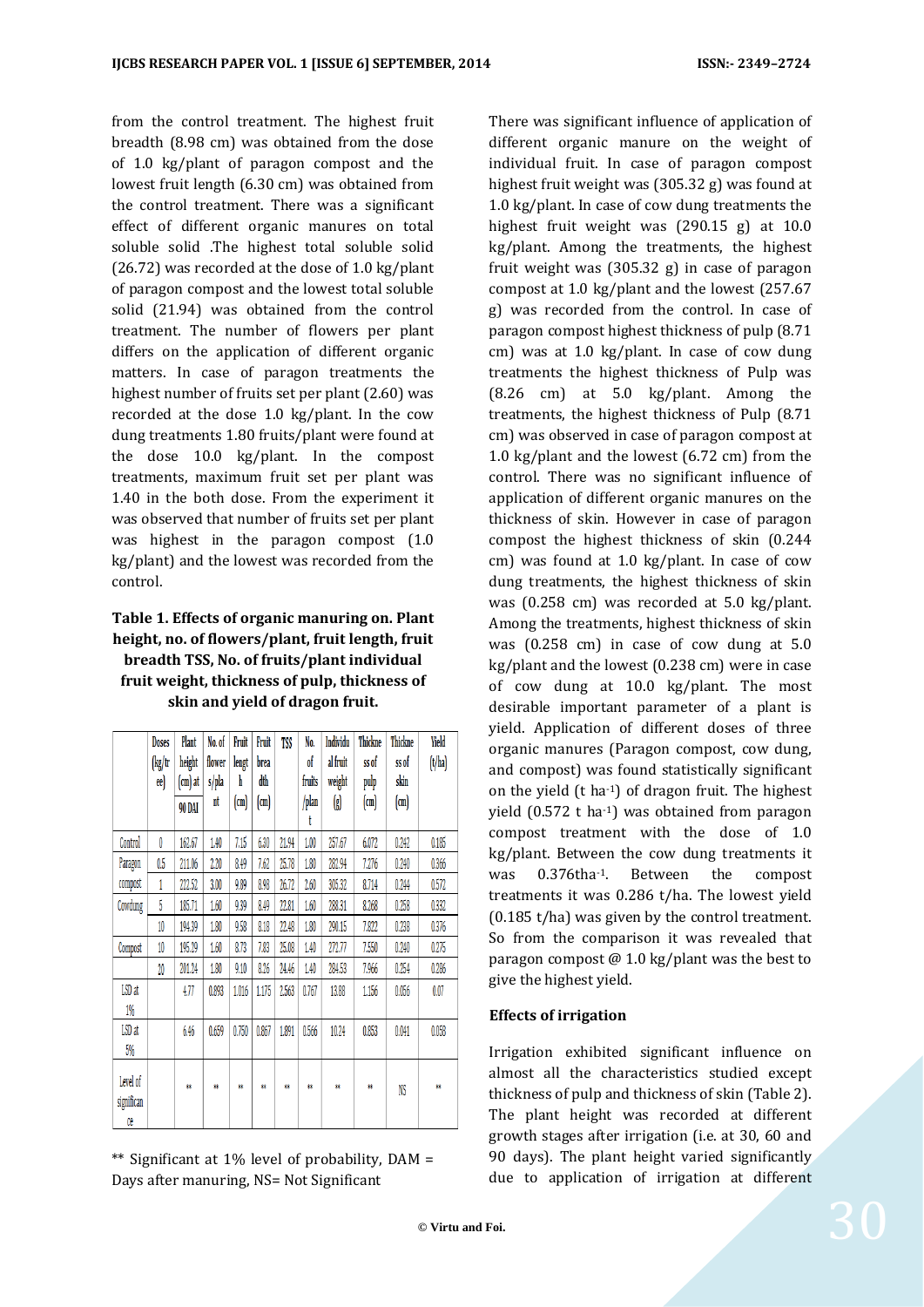intervals. During the period of plant growth the highest plant height was observed (163.90 cm) in 4 days interval at 90 days followed by 6 days interval at 90 days (151.04 cm), the lowest growth was recorded in control irrigation (100.89 cm). Application of irrigation showed significant effect on the number of flowers per plant at different intervals. In case of number of flowers per plant the maximum number of flowers/plant (1.80) was found in day's interval and the minimum number of flowers/plant (0.80) was found in the control irrigation. There was a significant effect of irrigation on fruit length. The longest fruit length (9.39 cm) was obtained from the treatment of 4 days interval and the lowest fruit length (7.04 cm) was recorded from the control treatment.

**Table 2: Effect of irrigation on plant height, no. of flowers/plant, fruit length, fruit breadth and TSS, no. of fruits/plant, individual fruit weight , thickness of pulp, thickness of skin and yield of dragon fruit.**

|                              | <b>Doses</b><br>(Days<br>interval) | Plant<br>height<br>$(cm)$ at<br><b>90 DAI</b> | No. of<br>flower<br>s/<br>plant | Fruit<br>lengt<br>h<br>$\text{cm}$ | Fruit<br>brea<br>dth<br>(m) | <b>TSS</b> | No.<br>of<br>fruit<br>s/<br>plant | Individu<br>al fruit<br>weight<br>(g) | <b>Thickne</b><br>ss of<br>pulp<br>(m) | <b>Thickne</b><br>ss of<br>skin<br>(cm) | <b>Yield</b><br>(t/ha) |
|------------------------------|------------------------------------|-----------------------------------------------|---------------------------------|------------------------------------|-----------------------------|------------|-----------------------------------|---------------------------------------|----------------------------------------|-----------------------------------------|------------------------|
| Control                      | no<br>irrigation                   | 117.73                                        | 0.80                            | 7.04                               | 6.90                        | 22.05      | 0.80                              | 251,77                                | 6.578                                  | 0.236                                   | 0.145                  |
| Irrigatio<br>n<br>interval   | $\overline{2}$                     | 148.83                                        | 1.20                            | 8.09                               | 7.18                        | 24.49      | 1.00                              | 265.25                                | 6.950                                  | 0.234                                   | 0.191                  |
|                              | 4                                  | 163.90                                        | 1.80                            | 9.39                               | 7.86                        | 25.99      | 1.80                              | 278.98                                | 7.418                                  | 0.242                                   | 0.353                  |
|                              | 6                                  | 151.04                                        | 1.00                            | 8.83                               | 7.86                        | 22.75      | 1.00                              | 272.76                                | 7.626                                  | 0.262                                   | 0.196                  |
|                              | 8                                  | 131.47                                        | 1.40                            | 8.66                               | 8.02                        | 22.88      | 1.00                              | 272.53                                | 7,788                                  | 0.230                                   | 0.201                  |
| LSD at<br>1%                 |                                    | 6.931                                         | 0.691                           | 1.064                              | 0.674                       | 2.041      | 0.795                             | 18.95                                 | 1.935                                  | 0.058                                   | 0.101                  |
| LSD at<br>5%                 |                                    | 9.549                                         | 0.502                           | 0.773                              | 0.489                       | 1.482      | 0.577                             | 13.750                                | 1.404                                  | 0.042                                   | 0.073                  |
| Level of<br>significa<br>nce |                                    | 雞                                             | 蕀                               | ŵ.                                 | m                           | 鉂          | ŔŔ                                | XX.                                   | NS                                     | NS                                      | 林                      |

\*\* Significant at 1% level of probability, DAI = Days after irrigation, NS= Not significant

There was a significant effect of irrigation on the fruit breadth. The largest fruit breadth (8.02 cm) was obtained from the irrigation of 8 days interval and the lowest fruit breadth (6.90 cm) was found in the control treatment. The total soluble solid (TSS) was different in different treatments. There was a significant effect of irrigation intervals on total soluble solid. The highest total soluble solid (25.99) was obtained from the irrigation at 4 days interval and the

lowest total soluble solid (22.05) was recorded in the control treatment (Table 3). Application of irrigation showed significant effect on the fruit weight per plant at different interval. In case of fruit weight the highest fruit weight (278.98 g) was found in irrigation at 4 days interval and the lowest fruit weight (251.77 g) was observed in control irrigation. There was significant influence of application of irrigation on the thickness of pulp. The highest thickness of pulp (7.78 cm) was at 8 days interval. Among the treatments, the lowest thickness of pulp (6.57 cm) was in case of control irrigation. There was no significant influence of application of irrigation on the thickness of skin. However the highest thickness of skin (0.262 cm) was at 6 days interval. Among the treatments, the lowest thickness of skin (0.230 cm) was at 8 days interval. The most desirable important parameter of a plant is yield. Application of irrigation at different intervals (control, 2, 4, 6 and 8 days) was found statistically significant on the yield (t ha-1) of dragon fruit. The highest yield (0.353 t ha-1) was obtained at 4 days interval of irrigation and the lowest yield (0.145 t ha-1) was obtained at control irrigation. So from the comparison it reveals that at 4 days interval of irrigation is the best to give the highest yield.

## **CONCLUSION**

The results obtained from this investigation exhibited a great influence of organic manures on plant height, flowering, and fruiting of dragon fruit an indication to apply paragon compost at the dose of 1.0 kg/plant to get higher yield (0.342t/ha) of dragon fruit (six months old) in Bangladesh. Also the result showed a great influence of supplementary irrigation on plant height and yield of dragon fruit an indication to apply irrigation at 4 days interval to get higher yield (0.100t/ha) of dragon fruit(six months old) in Bangladesh. However, further studies may be carried out to investigate the bearing habit with different doses of application in different ages of plant.

## **ACKNOWLEDGEMENT**

Sincere gratitude goes to the authority of BAU Germplasm Centre, FTIP, Bangladesh